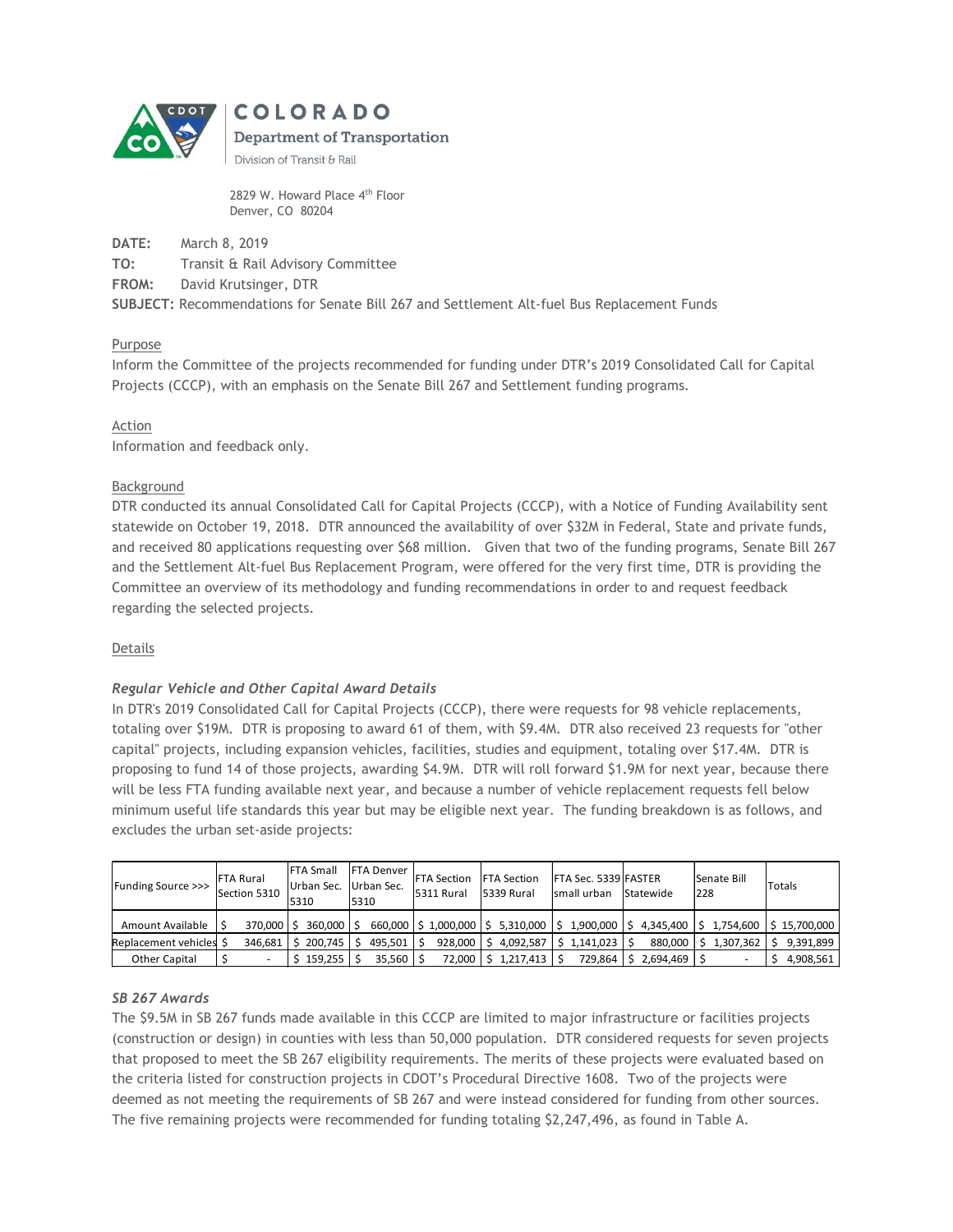#### Settlement Fund Awards

The eligibility for use of Settlement funds is set by a spending plan known as the Beneficiary Mitigation Plan (BMP), which is the product of a partnership between CDOT, CDPHE, the Colorado Energy Office, and the Regional Air Quality Council. The Settlement funds allocated to DTR can only be used for replacement of conventionally-fueled passenger transit vehicles with vehicles powered by alternative fuels.

Implementation of alternative-fueled vehicles into existing transit services, particularly with electric vehicles (EVs), poses challenges that don't exist with the use of conventional fueled fleets. EV transit bus technology is advancing to address these challenges and manufacturers are rapidly growing and innovating to meet these demands. The EV market and technology is still very new, however, which DTR recognizes poses risks both to transit providers and to the awarded Settlement funds. Therefore, the application and evaluation criteria required that applicants have well-developed operational, financial and power delivery plans before an award of funds is considered. Applications were considered for an award only when they demonstrated the applicant understood the related alt-fuel challenges and that they had done detailed analysis and planning to eliminate or reasonably minimize those risks in their environment. Applications were also evaluated on the agencies' capacity and commitment to implement and operate their longer-term alt-fuel vehicle plans, the reasonableness of their proposed implementation timeline, the potential air quality benefits, and the effect of the Settlement funding incentive on the agency's decision to convert to alt-fuels.

While CDOT currently has \$18M available for alt fuel replacements, DTR and the evaluation committee intend to award these funds over the course of several years. This permits transit operators that are not yet ready for implementation to develop stronger alt-fuel fleet conversion plans to compete for remaining Settlement funds.

DTR received nine applications requesting 2 CNG buses, 3 LPG buses, 32 EVs, 28 EV charging units and related installation costs, totalling \$18.5M. Requests from two Denver Area agencies comprised half of requested funds, \$9.1M, including RTD's request for 15 vehicles and 12 charging units for \$8.7M. The remaining applications were from agencies operating mostly along the I-25 and I-70 mountain corridors.

In the review of the initial EV applications, the committee found a number of the responses lacked the details necessary to ascertain the merits of an award, so all applicants were provided an opportunity to answer several follow up questions. In the end, DTR and the evaluation committee felt the majority of EV applicants had developed strong cases and business plans to implement electric fleets. Of the three CNG/LPG applicants, one was determined to be ineligible (but will be funded by another DTR program), the other two had positive evaluations and are recommended for an award. The Settlement recommendations listed in Table B are for awards to seven agencies for a total of \$13.9M, including \$8.5M to RTD.

#### Options and Recommendations

DTR is recommending the selection of the attached projects and believes it has followed its internal policies and the evaluation criteria set forth in the Notice of Funding Availability. In the SB 267 program, all five projects deemed eligible are recommended for funding. One project, construction of fuel storage tanks for RFTA, is recommended for less than the amount requested. DTR is recommending such because of a desire to make these funds available to a number of organizations across the state; DTR is recommending award of design funds and expects that some or all of those design projects will result in future requests for SB 267 funding for construction. Furthermore, DTR believes that RFTA will still be able to proceed with the project without full funding.

DTR recognizes that the large amount of recommended awards in this first round of applications leave a relatively small portion of the \$18M remaining in the current Settlement Program. DTR would not expect to award funds again to recipients this year, so the pool of future applicants should also be commensurately smaller. To support the agencies who are intending to apply in future years of the program, DTR and CASTA are now offering training sessions on Fleet Electrification, so we believe that more transit agencies will be well prepared to apply in subsequent competitive rounds.